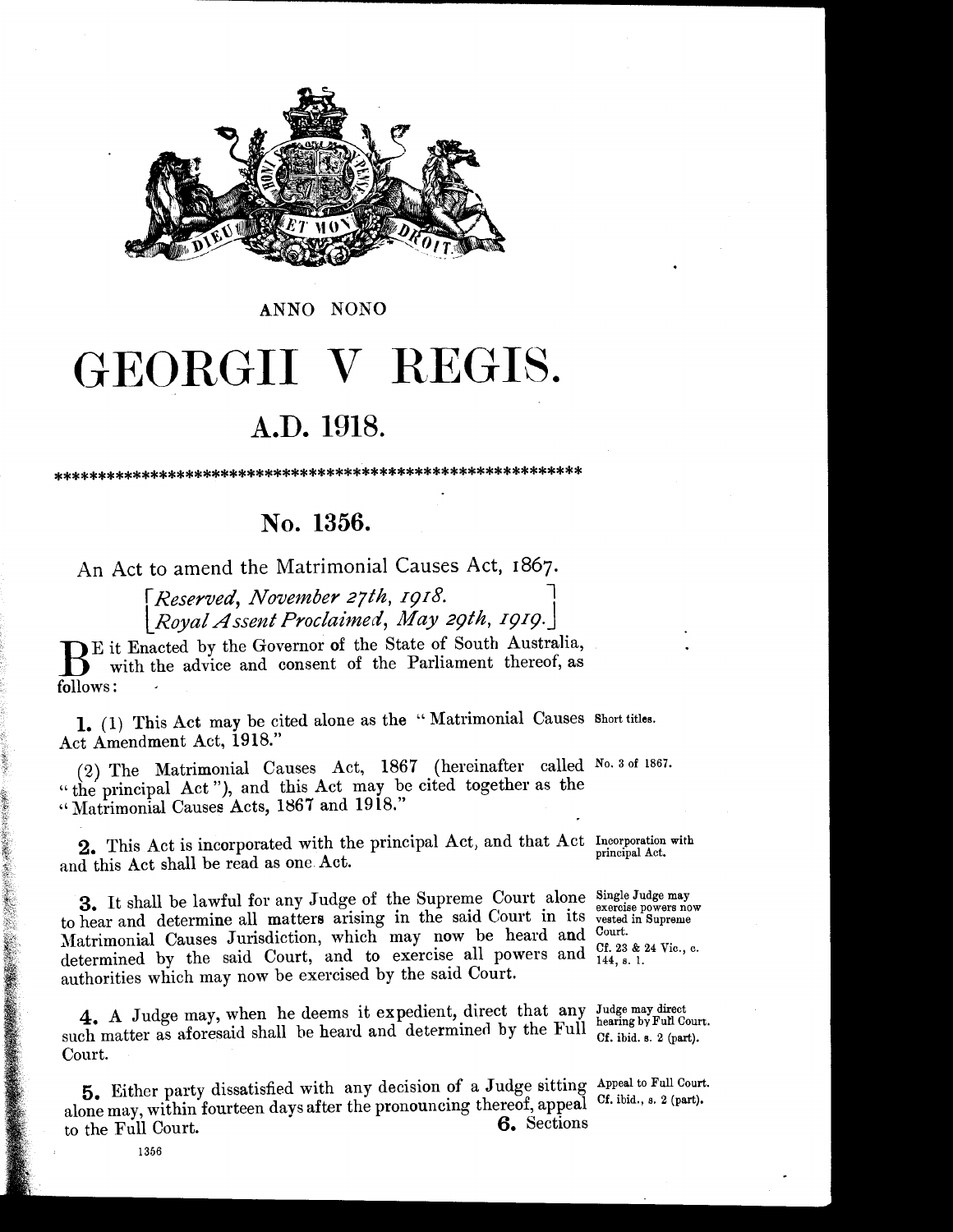*Matrimonial Causes Act Amendment Act.-1918.* 

Decree for nullity to be *tlisi* in first instance. Cf. 36 Vic., c. 31, s.

1.

Costs of intervention. Cf. 41 Viet., c. 19, s. 2.

Extension of power as to settlements. Cf. ibid., s. 3.

Periodical payments Cf. 47 & 48 Vic., c. 68, s. 2.

Settlement of wife's property. Cf. ibid., s. 3.

Power to vary orders. Of. ibid., s. 4.

6. Sections 35, 36, and 37 of the principal Act shall extend to decrees and suits for nullity of marriage in like manner as they apply to decrees and suits for divorce, and shall be construed as if they were herein enacted with the substitution of the words "a decree for nullity of marriage'' for the words "decree for dissolution of marriage" or "divorce," as the case may require.

7. Where the Crown Proctor or any other person intervenes, or shows cause against a decree *nisi* in any suit or proceeding for divorce or nullity of marriage being made absolute, the Court may make such order as to the costs of the Crown Proctor, or of any other person who intervenes or shows cause as aforesaid, or of any party or parties thereto, occasioned by such intervention or showing cause as aforesaid, as seems just; and the Crown Proctor, any other person as aforesaid, and such party or parties shall be entitled to recover such costs in like manner as in other cases.

8. The powers vested in the Court by section 47 and section 48 of the principal Act may be exercised, notwithstanding that there are no children of the marriage.

in lieu of attachment. of conjugal rights shall not be enforced by attachment, but where **9.** From and after the passing of this Act a decree for restitution the application is by the wife the Court may, at the time of making such decree, or at any time afterwards, order that, in the event of such decree not being complied with within any time in that behalf limited by the Court, the respondent shall make to the petitioner such periodical payments as the Court deems just, and such order may be enforced in the same manner as an order for alimony in a suit for judicial separation. The Court may, if it thinks fit, order that the husband shall, to the satisfaction of the Court, secure to the wife such periodical payments, and for that purpose may refer it to the Master of the Court to settle and approve of a proper deed or instrument to be executed by all necessary parties.

> 10. Where the application for restitution of conjugal rights is by the husband, if it is made to appear to the Court that the wife is entitled to any property, either in possession or reversion, or is in receipt of any profits of trade or earnings, the Court may, if it thinks fit, order a settlement to be made to the satisfaction of the Court of such property, or any part thereof, for the benefit of the petitioner and the children of the marriage, or either or any of them, or may order such part as the Court thinks reasonable of such profits of trade or earnings to be periodically paid by the respondent to the petitioner for his own benefit, or to the petitioner or any other person for the benefit of the petitioner and the children of the marriage, or either or any of them.

> 11. The Court may from time to time vary or modify any order made under section 9 or 10 hereof for the periodical .payment of money,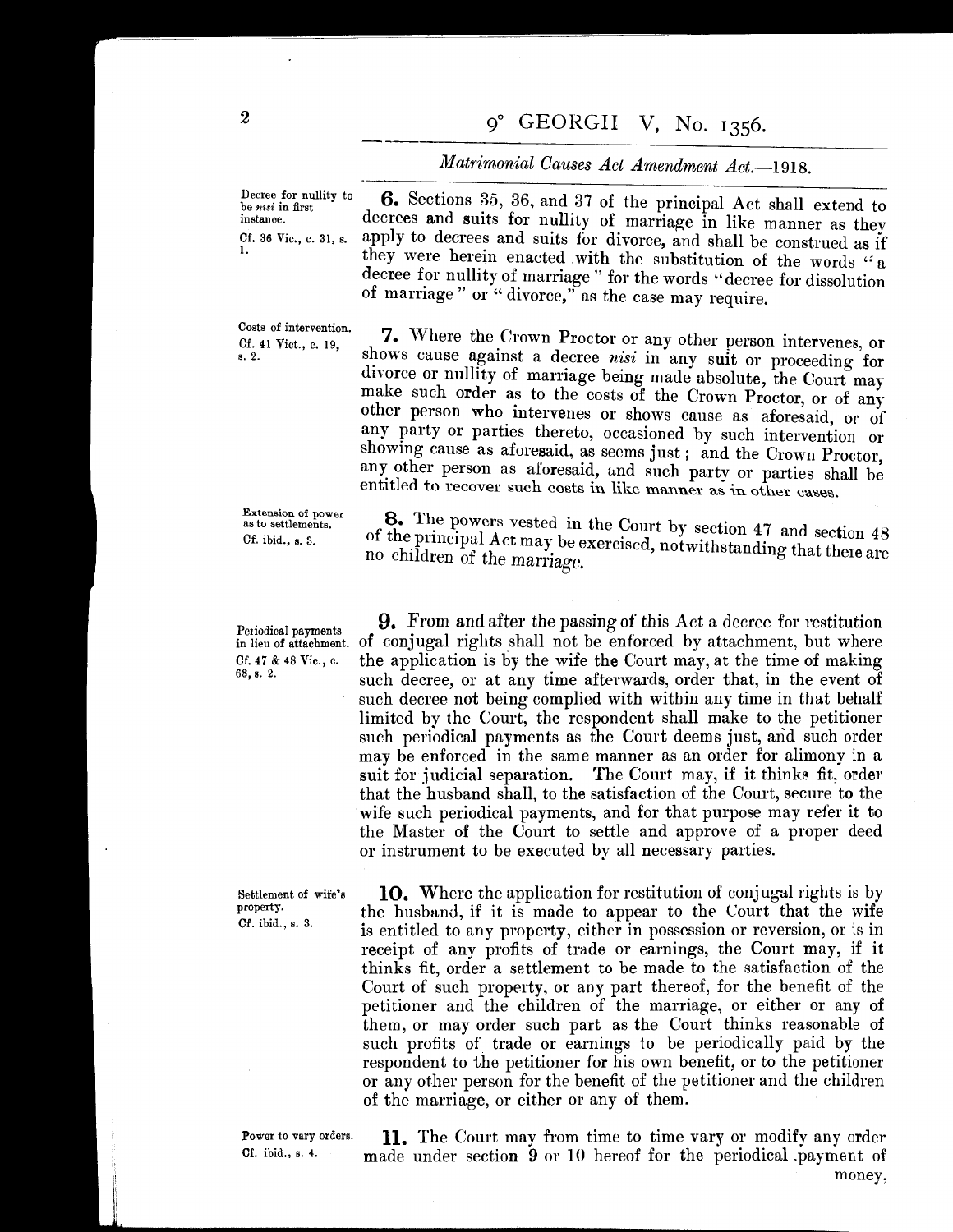#### o<sup>o</sup> GEORGII V, No. 1356.

### *Matrimonial Causes Act Amendment* Act.-1918.

money, either by altering the times for payment or by increasing or diminishing the amount, or may temporarily suspend the same as to the whole or any part of the money so ordered to be paid, and again revive the same order wholly or in part, as the Court thinks just.

12. If the respondent fails to comply with a decree of the Non-compliance with Court for restitution of conjugal rights, such respondent shall there-desertion. upon be deemed to have been guilty of desertion without reasonable Cf. ibid., s. 5. cause, and a suit for judicial separation may be forthwith instituted, and a sentence of judicial separation may be pronounced, although the period of two years has not elapsed since the failure to comply with the decree for restitution of conjugal rights.

13. The Court may at any time before final decree on any appli- Custody, &c., of cation for restitution of conjugal rights, or after final decree if the  $_{\text{Cf. ibid., s. 6}}$ . respondent fails to comply therewith, upon application for that purpose, make from time to time all such orders and provisions with respect to the custody, maintenance, and education of the children of the petitioner and respondent as might have been made by interim orders during the pendency of a trial for judicial separation between the same parties.

**14.** (1) Section 28 of the principal Act is hereby repealed.

(2) Section 36 of the principal Act is hereby amended by striking out the words "to be appointed in any such suit" after the words " Crown Proctor ".

(3) Section 37 of the principal Act is hereby amended by striking out the word " said " before the words " Crown Proctor" and the words " appointed to act in any suit as aforesaid " after the words "Crown Proctor".

15. The Crown Solicitor for the time being is hereby appointed, Crown Solicitor to be and without any further or other appointment shall be, the Crown without further Proctor, and shall, in respect of all suits for dissolution of marriage  $\frac{\text{approximate}}{\text{of N S W}}$ or for nullity of marriage, perform the duties, and have and exercise  $\frac{1899}{1899}$ , s. 30. the powers and authorities which by the principal Act, or any Act amending that Act, or by the rules and regulations for the time being in force under any of the said Acts, are or may be imposed and conferred upon the Crown Proctor.

16. Sections 24 and 25 of the principal Act are hereby repealed New provision suband the following provision is hereby enacted and substituted in  $\frac{\text{surface}}{\text{Act.}}$ lieu of section  $24:$ 

24. (1) It shall be lawful for any married person to present Grounds for divorce. a petition to the said Court praying that his or her marriage with the respondent may be dissolved on the ground that the respondent has, since the celebration thereof, been guilty of adultery.

decree deemed to be

Repeal of s. 28 of principal Act and consequential amendments.

Cf. N.S.W. 14,